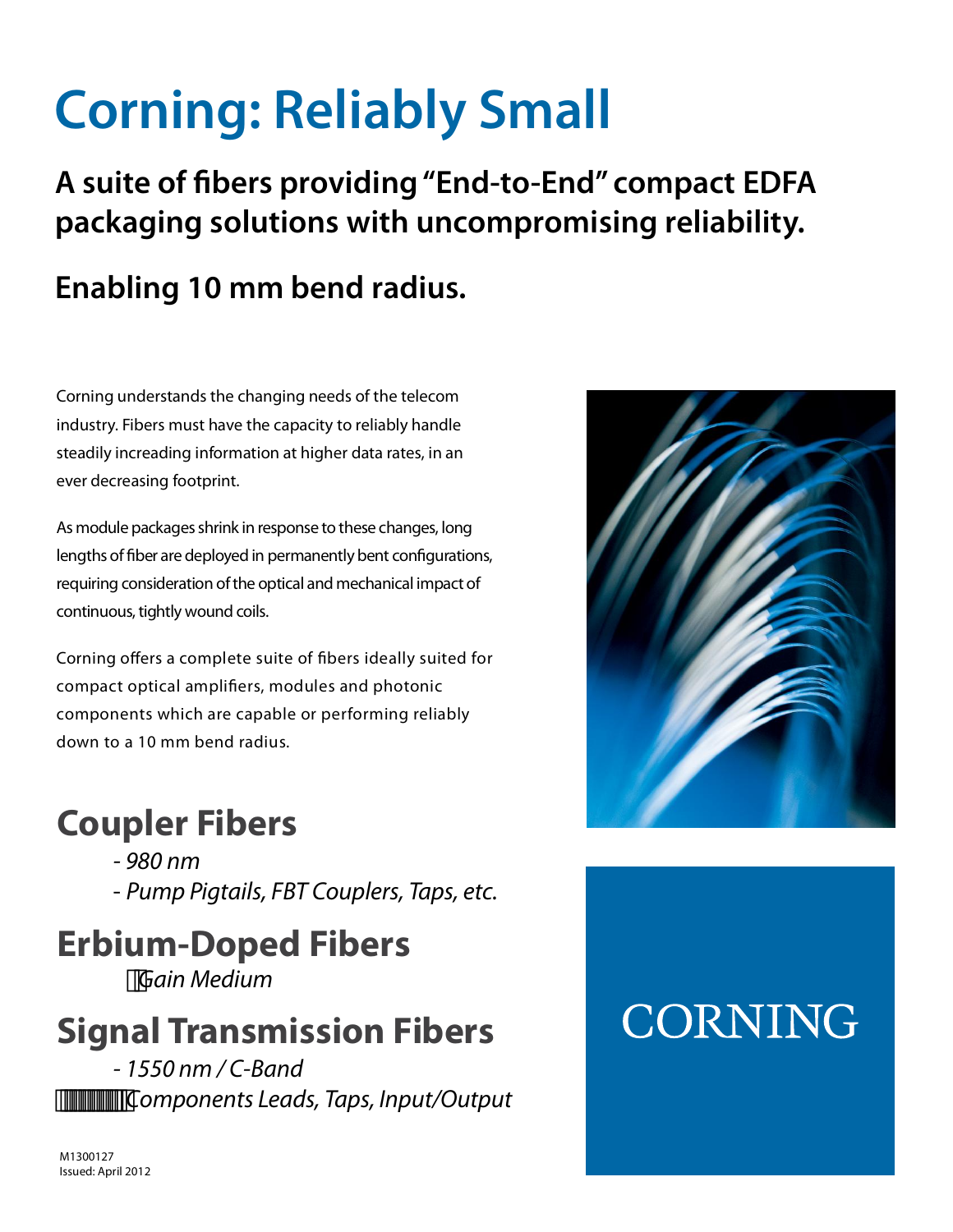# **Optical Solutions**

### **Signal Transmission Fiber**

#### **NEW! Corning® ClearCurve® Photonic Specialty Optical Fiber**

Designed specifically for the optimizing performance of photonic components, ClearCurve® Photonic fiber provides low bend loss even when meters of fiber are coiled to a 10 mm bend radius. Tighter geometrical control promotes good coupler and micro-optic component performance and exceptional splicing, as well as superior long term mechanical reliability for permanent deployment in a bent configuration.



All fibers tested at 10 mm bend radius and data is shown as dB per meter.



#### **Bend Loss: Coupler (980 nm) Fibers**

### **Coupler Fiber**

#### **Corning<sup>®</sup> HI 1060 Flex Specialty Optical Fiber**

Engineered for fused biconic taper (FBT) component manufacturing, HI 1060 Flex fiber is ideally suited for miniature EDFA components where pump and signal optimization are important by combining ultra-low bend loss, low excess loss and excellent spliceability.

#### All fibers tested at 10 mm bend radius and data is shown as dB per meter.

#### **Erbium Fiber Corning<sup>®</sup> ER1550C3 Specialty Optical Fiber**

Ideally suited to ultra-compact EDFA modules. Minimizes bend induced loss when coiled, especially at longer wavelengths, particularly in continuous, tight bend applications. Consistently minimizes splice loss to Corning Specialty High Index Fibers. An available high absorption version enables shorter coil lengths to further minimize packaging volume.

| <b>Bend Loss (dB/m)</b> |                    |                                                 |                 |      |                   |      |  |
|-------------------------|--------------------|-------------------------------------------------|-----------------|------|-------------------|------|--|
| <b>Bend Radius</b>      | $16 \,\mathrm{mm}$ |                                                 | $10 \text{ mm}$ |      | $5 \,\mathrm{mm}$ |      |  |
| <b>Erbium Type</b>      |                    | 1570 nm 1620 nm 1570 nm 1620 nm 1570 nm 1620 nm |                 |      |                   |      |  |
| ER 1550C3 LC            |                    | $< 0.005$ ; $< 0.005$                           | 0.02            | 0.13 | 16.5              | >25  |  |
| ER1550C3                |                    |                                                 |                 |      | <0.05             | 0.05 |  |

ER 1550C3 fiber is designed specifically to be bent to very small radius with low bend loss.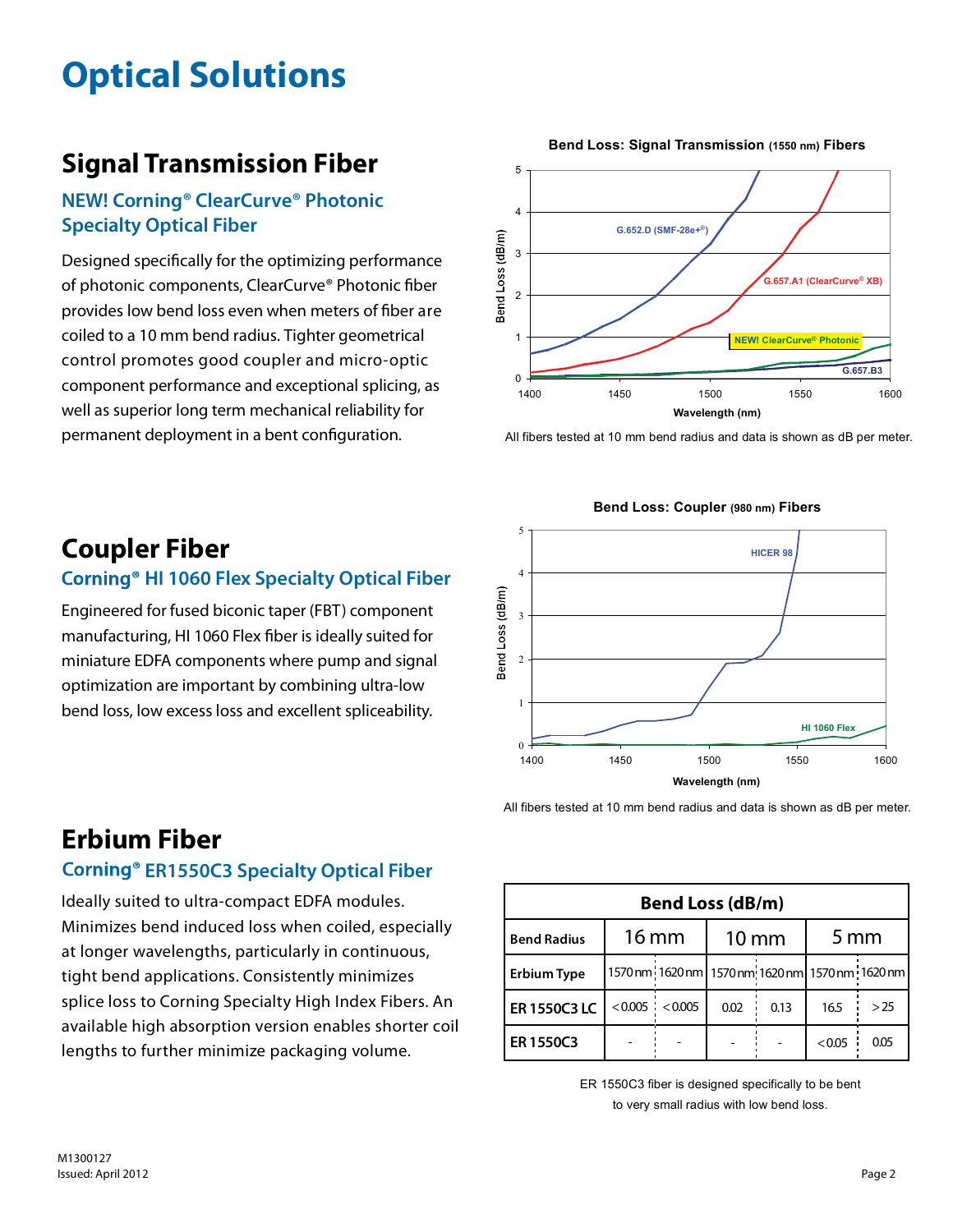## **Uncompromising Reliability**

### **Mechanical considerations for tightly coiled optical bers must assure long term reliability in addition to superior performance.**

The physical limits which drive strength are determined by the glass diameter of the fiber and not the coating diameter. These limits must continue to be adhered to regardless of the optical performance of the fiber in order to assure long term mechanical reliability in its application.

After extensive studies and decades of experience, Corning has determined the optimum levels of protection required for a variety of challenging applications.

#### **Level 1: Proof Test to 200 kpsi**

Proof test is a processing step which eliminates flaws that lead to failure below a given strength. Standard proof test level is typically 100 kpsi. By increasing the proof test level to 200 kpsi, a fiber can withstand being placed under a higher stress level.

#### **Level 2: Coat with Hermetic Carbon**

Coiled Erbium doped fibers permanently subjected to bend induces stress are susceptible to a mechanical aging failure known as fatigue. Ambient water vapor (OH) surrounding a coiled fiber promoted stress corrosion. A hermetic carbon coating layer applied during coating manufacture provides a protective barrier that prevents moisture molecules from attacking the glass. Corning has successfully implemented hermetic coating to inhibit fatigue in fiber in long haul undersea applications since 1992.



**Required Levels of Protection**

**Assumptions**:\* Allowed Safe Stress Level = 1/5 Proof Test Level 40 year life, zero failure.\*\*

#### **Level 3: Reduce Glass Cladding Diameter to 80 µm**

Reducing the glass cladding diameter of a fiber can enable a significant step-change in package size. Corning offers a full suite of fibers in EDFAs, optical modules and photonic components with an 80 µm cladding diameter to support further reduction of package size with our compromising reliability.

\* WP 5053

<sup>\*\*</sup> Use of these guidelines will not a guarantee that a fiber will not fatigue or fail. They are based on the knowledge of the strength distribution of Corning fibers as manufactured and does not include any reduction in strength distribution from subsequent handling.